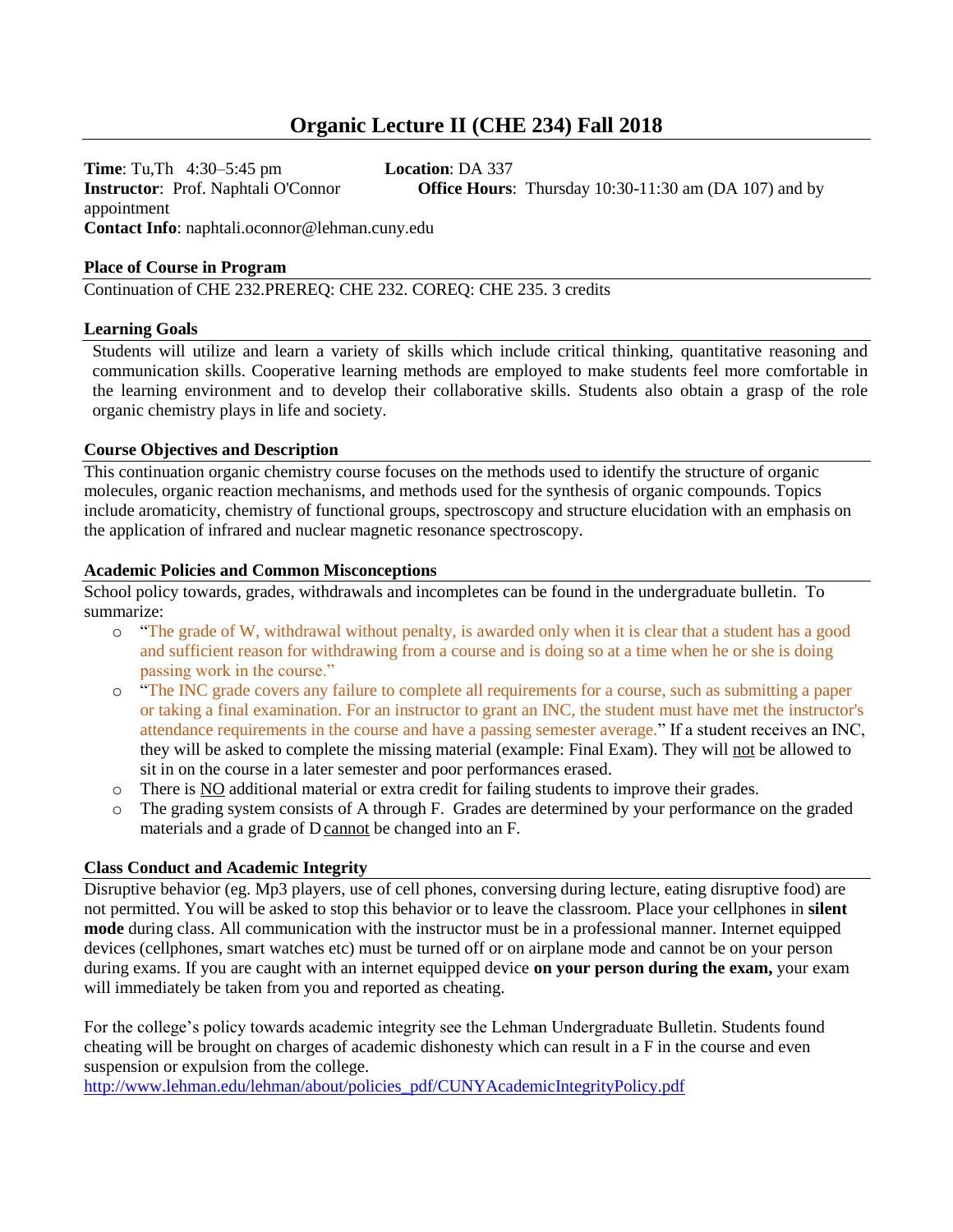## **Required Materials and Resources**

- o Classroom Response and Online Homework System: Tophat.com [\(Registration instructions on page 3\)](#page-2-0)
- o Organic Chemistry a Guided Inquiry; Andrei Straumanis. ISBN-10: 0-618-97412-1

BlackBoard and TopHat Resources:

- o Lecture Slides
- o Online video links
- o Sample exams

Where you can go for help: TA: Aanchal Tyagi (see TA for office hours, Davis 322) Science Learning Center (Gillet Hall, 133)

## **Grading**

The total number of points for the class is 500. A breakdown by letter grade is shown but **may be altered as needed**.

|                         | <b>Points</b> | % Grade            | <b>Point Score</b> |          | %Grade   Letter Grade |
|-------------------------|---------------|--------------------|--------------------|----------|-----------------------|
| Midterm Exams (2 exams) | 200           | 40% (20% per exam) | 450-500            | $90-100$ | A                     |
| Final Exam              | 150           | 30%                | 400-445            | 80-89    |                       |
| Homework                | 50            | 10%                | 350-395            | 70-79    |                       |
| Attendance              | 25            | 5%                 | 300-345            | $60-69$  |                       |
| Recitation              | 75            | 15%                | Below 300          | 60       |                       |

Exams: Each one‐hour exam is worth 100 points; for a total of 200.

Final Exam: The cumulative final exam is comprised of 150 points. Unless granted by the professor there are **NO MAKE-UP EXAMS** for missed midterm exams. If an acceptable extenuating circumstance causes you to miss a midterm exam, the final may take the place of the missed exam and be 250 pts (50% of your grade). Students may be given seating assignments or moved during the exam. See above for policy on internet equipped devices during exams.

Homework: Online homework will be assigned using the Tophat.com homework system. This will be worth a total of 50 pts.

Attendance: Attendance will be taken using the Tophat.com class participation system. This will account of 25 pts (5%) of your final grade.

Recitation: 75 pts (15%) of your grade will be determined by your attendance, participation and performance in recitations.

#### **Important Dates**

- Last day to withdraw from Fall 2018 Tuesday November 6 classes with a grade of "W"
- Labor Day, college closed Monday September 3
- 
- 
- Columbus day, College closed Monday October 8

• No classes scheduled Mon-Tue September 10-11 • No classes scheduled Tue-Wed September 18-19